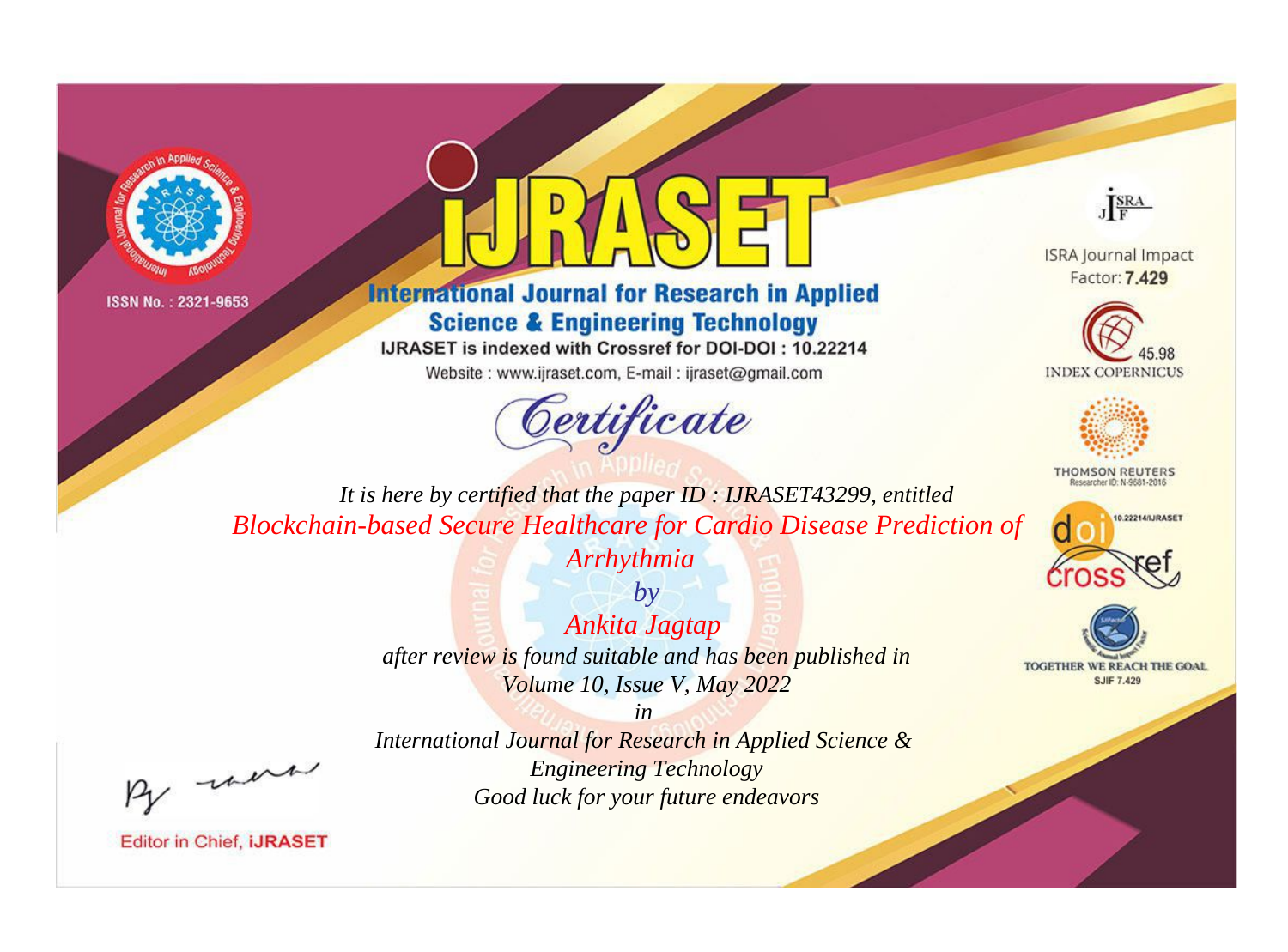



# **International Journal for Research in Applied Science & Engineering Technology**

IJRASET is indexed with Crossref for DOI-DOI: 10.22214

Website: www.ijraset.com, E-mail: ijraset@gmail.com





**ISRA Journal Impact** Factor: 7.429





**THOMSON REUTERS** 



TOGETHER WE REACH THE GOAL **SJIF 7.429** 

*It is here by certified that the paper ID : IJRASET43299, entitled Blockchain-based Secure Healthcare for Cardio Disease Prediction of* 

*Arrhythmia*

*by Pratiksha Kamthe after review is found suitable and has been published in Volume 10, Issue V, May 2022*

, un

*International Journal for Research in Applied Science & Engineering Technology Good luck for your future endeavors*

*in*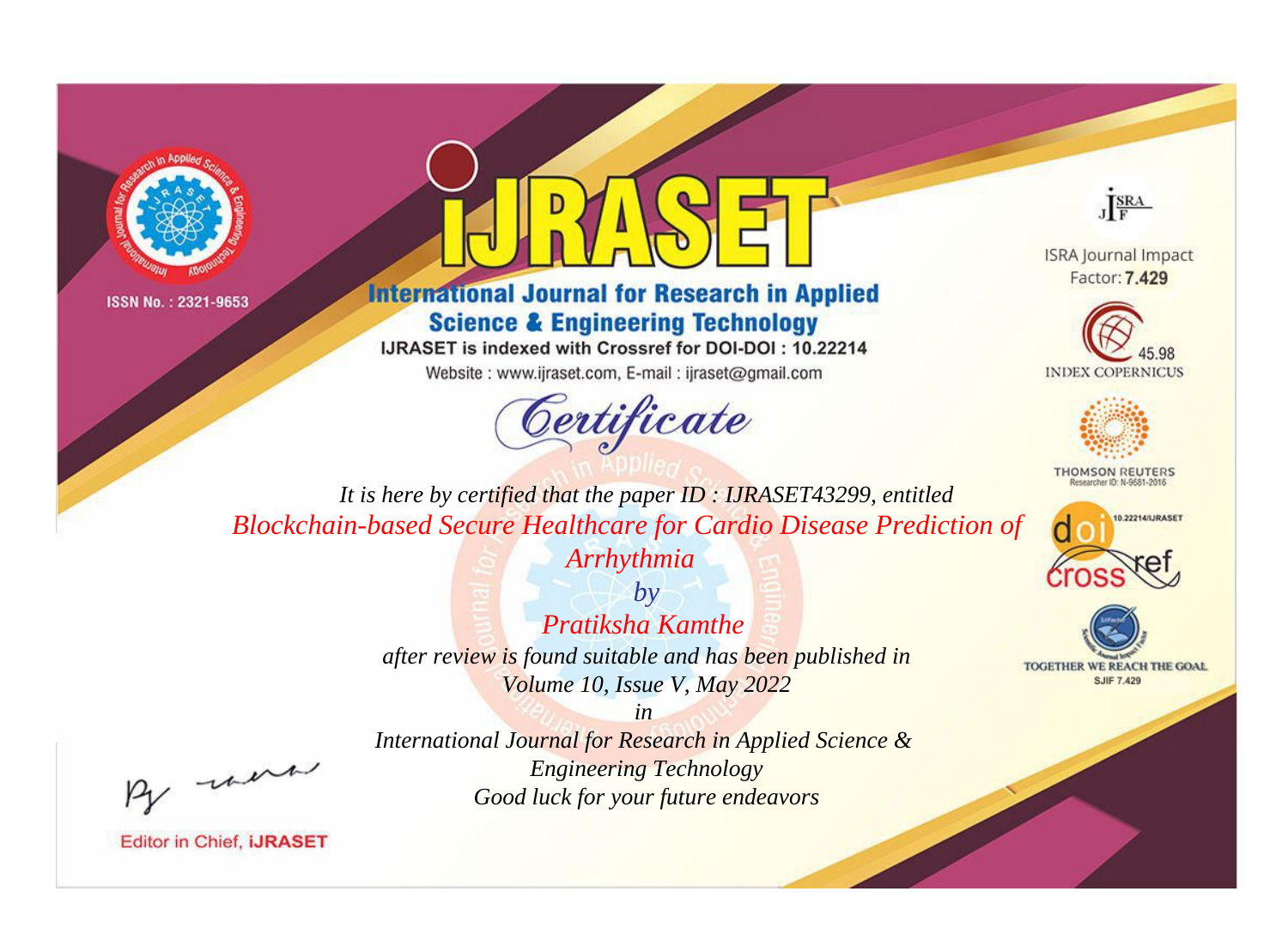



# **International Journal for Research in Applied Science & Engineering Technology**

IJRASET is indexed with Crossref for DOI-DOI: 10.22214

Website: www.ijraset.com, E-mail: ijraset@gmail.com





**ISRA Journal Impact** Factor: 7.429





**THOMSON REUTERS** 



TOGETHER WE REACH THE GOAL **SJIF 7.429** 

*It is here by certified that the paper ID : IJRASET43299, entitled Blockchain-based Secure Healthcare for Cardio Disease Prediction of* 

*Arrhythmia*

*by Arbaaz Bebal after review is found suitable and has been published in Volume 10, Issue V, May 2022*

were

*International Journal for Research in Applied Science & Engineering Technology Good luck for your future endeavors*

*in*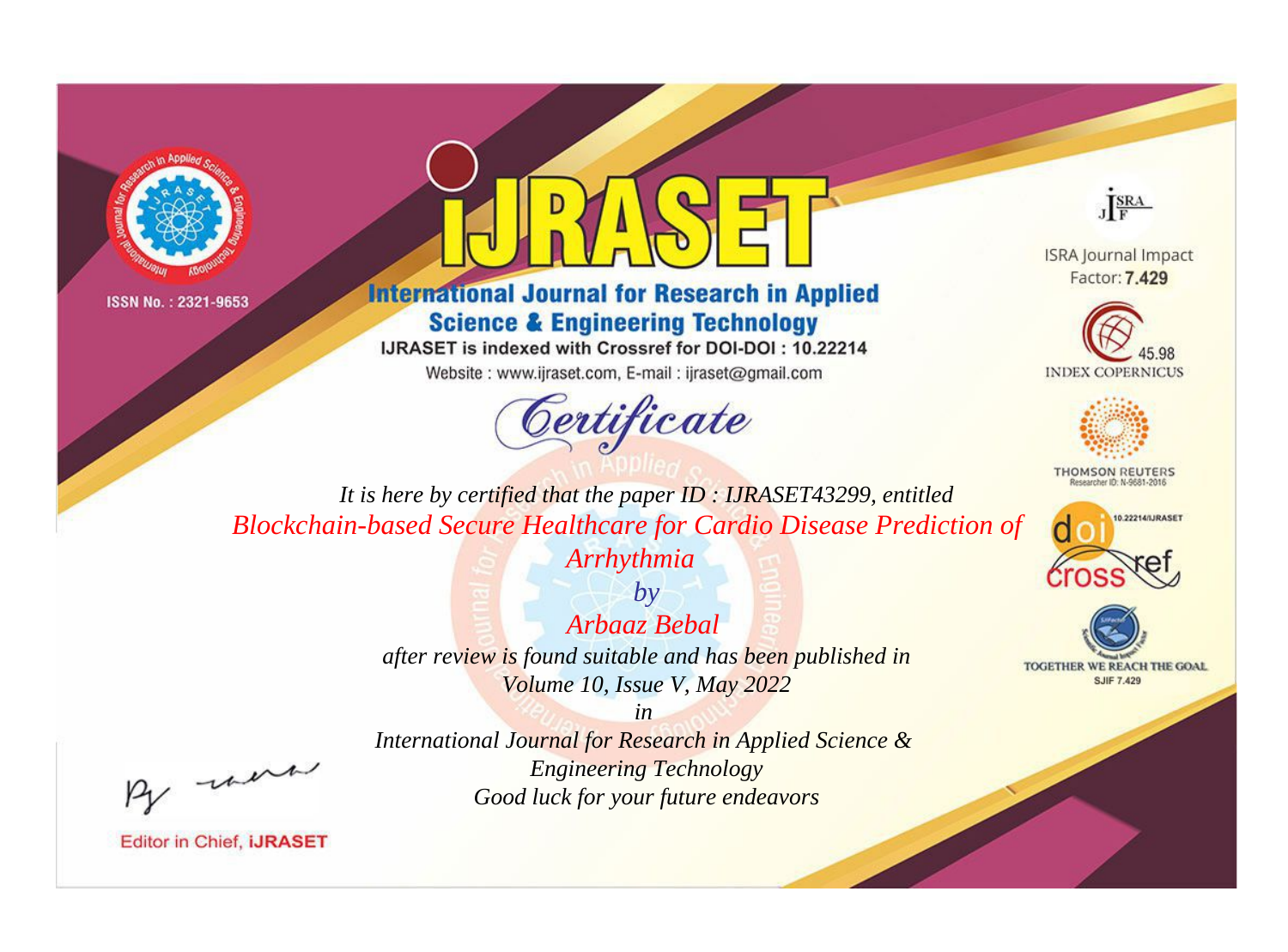



### **International Journal for Research in Applied Science & Engineering Technology**

IJRASET is indexed with Crossref for DOI-DOI: 10.22214

Website: www.ijraset.com, E-mail: ijraset@gmail.com





**ISRA Journal Impact** Factor: 7.429





**THOMSON REUTERS** 



TOGETHER WE REACH THE GOAL **SJIF 7.429** 

*It is here by certified that the paper ID : IJRASET43299, entitled Blockchain-based Secure Healthcare for Cardio Disease Prediction of* 

*Arrhythmia*

*by Nomit Bhatnagar after review is found suitable and has been published in Volume 10, Issue V, May 2022*

were

*International Journal for Research in Applied Science & Engineering Technology Good luck for your future endeavors*

*in*